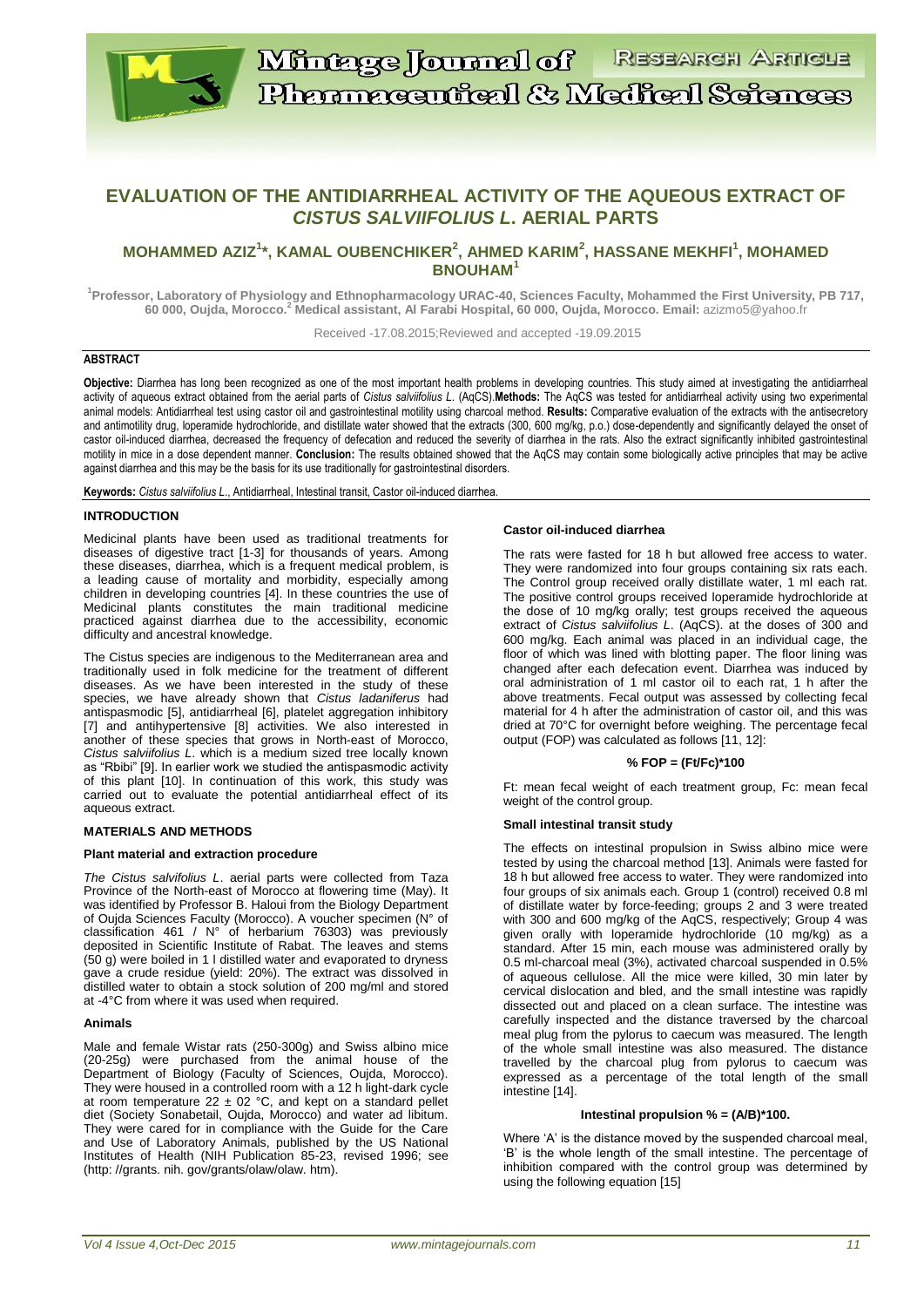## **Inhibition % = {(E-C)/C}\*100.**

Where 'E' is the mean distance in the treated group, 'C' is the mean distance in the control group.

#### **Statistical analysis**

The results are expressed as mean  $\pm$  S. E. M. Significance of differences between control and treated groups were determined using the Student's t-test.

## **RESULTS**

#### **Effect on castor oil-induced diarrhea**

In the castor oil-induced diarrheal mice, the AqCS, at the doses of 300 and 600 mg/kg, significantly (p≤0.05) prolonged the time for diarrheal induction, reduced the total number of feces as well as of diarrheic feces in a dose dependent manner, and the results were statistically significant (Table 1).

## **Effect on gastrointestinal motility**

Comparative evaluation of the extracts with the antimotility drug, loperamide hydrochloride, and distillate water showed that the AqCS significantly ( $p < 0.05$ ) inhibited gastrointestinal motility in mice in a dose dependent manner (Table 2).

| Table 1: Effect of aqueous extract of Cistus salvifolius aerial parts on fecal output (FOP) in castor oil-induced diarrhea of Wistar rats. |
|--------------------------------------------------------------------------------------------------------------------------------------------|
|--------------------------------------------------------------------------------------------------------------------------------------------|

| Treatment                       | Means of dry<br>weiaht<br>feces<br>(g) | %<br><b>FOP</b> | % of inhibition | time<br><b>Onset</b><br>(min) |
|---------------------------------|----------------------------------------|-----------------|-----------------|-------------------------------|
| Water 1 ml/Kg                   | $1.69 \pm 0.34$                        |                 | $\,$            | $55 + 1$                      |
| Cistus salvifolius L. 300 mg/kg | $0.28 \pm 0.09$                        | 16.54           | 83.46***        | $80 \pm 29$                   |
| Cistus salvifolius L. 600 mg/kg | $0.14 \pm 0.07$                        | 8.27            | $91.73***$      | $127 + 48$                    |
| Loperamide 10 mg/Kg             | $0.10 \pm 0.10$                        | 1.89            | $93.10***$      | $234.9 \pm 2.57$              |

**Values are means ± S.E.M (n = 6). \*P < 0.05, \*\*P < 0.01, \*\*\*P < 0.001, vs. control; Student's t-test.**

**Table 2: Effect of aqueous extract of Cistus salvifolius aerial parts on gastrointestinal transit in mice.**

| Treatment                    |             | Distance traveled by charcoal as % of<br>total length of small intestine | % inhibition |
|------------------------------|-------------|--------------------------------------------------------------------------|--------------|
| Water                        | $0.8$ ml    | $62.73 + 1.49$                                                           |              |
| Cistus salvifolius 300 mg/Kg |             | $38.18 + 3.99$ ***                                                       | $-39.14$     |
| Cistus salvifolius 600 mg/Kg |             | $27.23 + 3.32$ ***                                                       | - 56.59      |
| Loperamide                   | 10 mg/ $Kg$ | $21.66 + 1.13$ ***                                                       | - 65.48      |

**Values are means ± S.E.M (n = 6). \*P < 0.05, \*\*P < 0.01, \*\*\*P < 0.001, vs. control; Student's t-test.**

#### **DISCUSSION**

Our results revealed that the AqCS appear to have in it molecule(s) that possess significant antidiarrheal propriety. The extract like the standard antidiarrheal agent, loperamide, significantly protected rat against diarrhea evoked by castor oil in a dose-dependent manner when compared with untreated rats. The induction of diarrhea is a well known action of castor oil attributed to its active ingredient ricinoleic acid [16] which stimulates the production of several mediator substances that include prostaglandins, nitric oxide, platelet activating factor, cAMP and tachykinins [17]. The maximal effect of our extract was similar to loperamide. Loperamide effectively antagonized diarrhea induced by castor oil [18], prostaglandins [19]. The therapeutic effect of loperamide is believed to be due to its antisecretory and antimotility properties [20]. It remains to be seen whether or not such mediators are inhibited in the antidiarrheal effect of the plant preparation.

The AqCS significantly has inhibited the gastrointestinal transit of charcoal in mice as compared to controls. In our previous study [10] we have shown that this extract similarly, inhibited spontaneous rabbit jejunum contractions and agonist-induced contractions of the rat jejunum. The ability of the extract to inhibit both Carbachol and CaCl<sub>2</sub>-induced contractions may indicate that the spasmolytic compound included in the aqueous extract is not a specific receptor antagonist. The extract would also appear to inhibit the calcium influx into the cellular cytoplasm or perhaps interfere in one of the multiple biochemical processes associated with the influx of calcium into the smooth muscle cells. These effects might also contribute to the observed antidiarrheal activity.

Though several constituents were present in the extract (Simple phenols, flavonoids [21], flavan-3-ols, phloroglucinol glycosides [22], flavonol aglycones, flavonoid glycosides; phloroglucinol glycoside, steroid aglycone, steroid glycoside [23], essential oil [24]), the compound responsible for the observed actions is unknown. Flavonoids of other plants have been demonstrated to inhibit contractions induced by spasmogens [25, 26], inhibit intestinal secretion and inhibit small intestinal transit [27, 28, 29].

Properties such as these may underlie the observed antidiarrheal effects of Cistus salvifolius.

#### **CONCLUSION**

In conclusion, the study showed that the AqCS possesses an antidiarrheal effect. Further studies are required to identify the active principle(s) and exact mechanism(s) of action.

## **ACKNOWLEDGMENTS**

This work was supported in part by grants from the Center National Research (CNR, Morocco), project PARS Medicine 081, Morocco and through grant "Programme P3 de la Coopération Universitaire Mohammed Premier-Commission Universitaire de Développement (CUD), Belgium".

Mustapha Badraoui and Karim Ramdaoui are acknowledged for technical support and animal breeding.

#### **REFERENCES**

- 1. Muralidharan R and Narasimhan D. Ethnomedicinal Plants used against gastrointestinal problem in Gingee Hills of Villupuram District, Tamil Nadu. Journal of Applied Pharmaceutical Science 2012; 2 (10):1 23-125.
- 2. Palombo EA. Phytochemicals from traditional medicinal plants used in the treatment of diarrhoea: modes of action and effects on intestinal function. Phytother Res 2006; 20(9): 717-724.
- 3. Chatterjee P, Chakraborty B and Nandy S. Aloe Vera Plant: Review with Significant Pharmacological Activities. Mintage J Pharm Med Sci 2013; 2(3): 21-24.
- 4. Farthing MJ. Diarrhoea: a significant worldwide problem. Int J Antimicrob Ag 2000; 14: 65-69.
- 5. Aziz M, Tab N, Karim A, Mekhfi H, Bnouham M, Ziyyat A, Melhaoui A, Legssyer A. Relaxant effect of aqueous extract of *Cistus ladaniferus* on rodent intestinal contractions. Fitoterapia. 2006; **77:** 425-428.